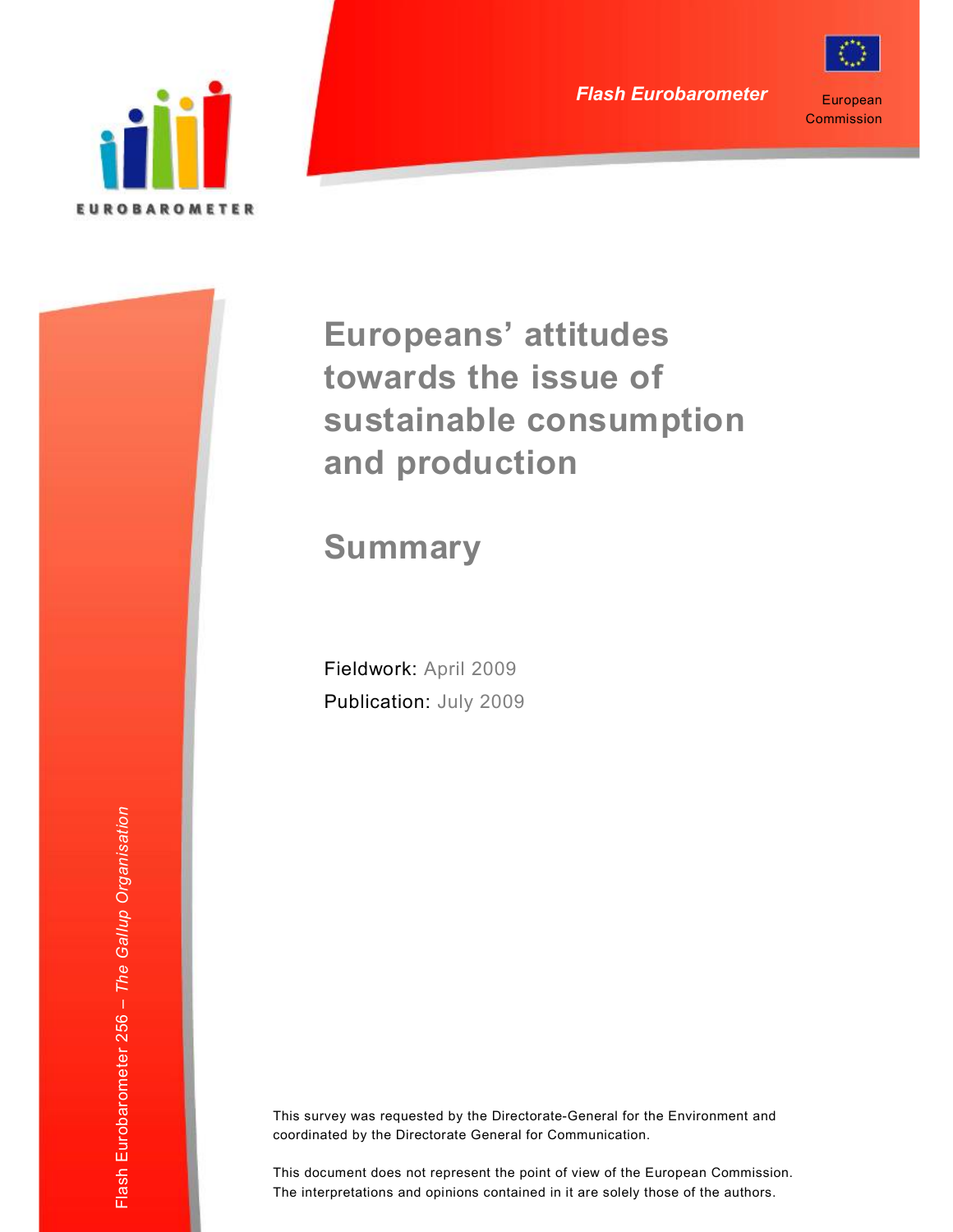Flash EB Series #256

# Europeans' attitudes towards the issue of sustainable consumption and production

Conducted by The Gallup Organisation, Hungary at the request of the Directorate-General for the Environment



Survey co-ordinated by the Directorate-General for Communication

This document does not represent the point of view of the European Commission. The interpretations and opinions contained in it are solely those of the authors.

THE GALLUP ORGANISATION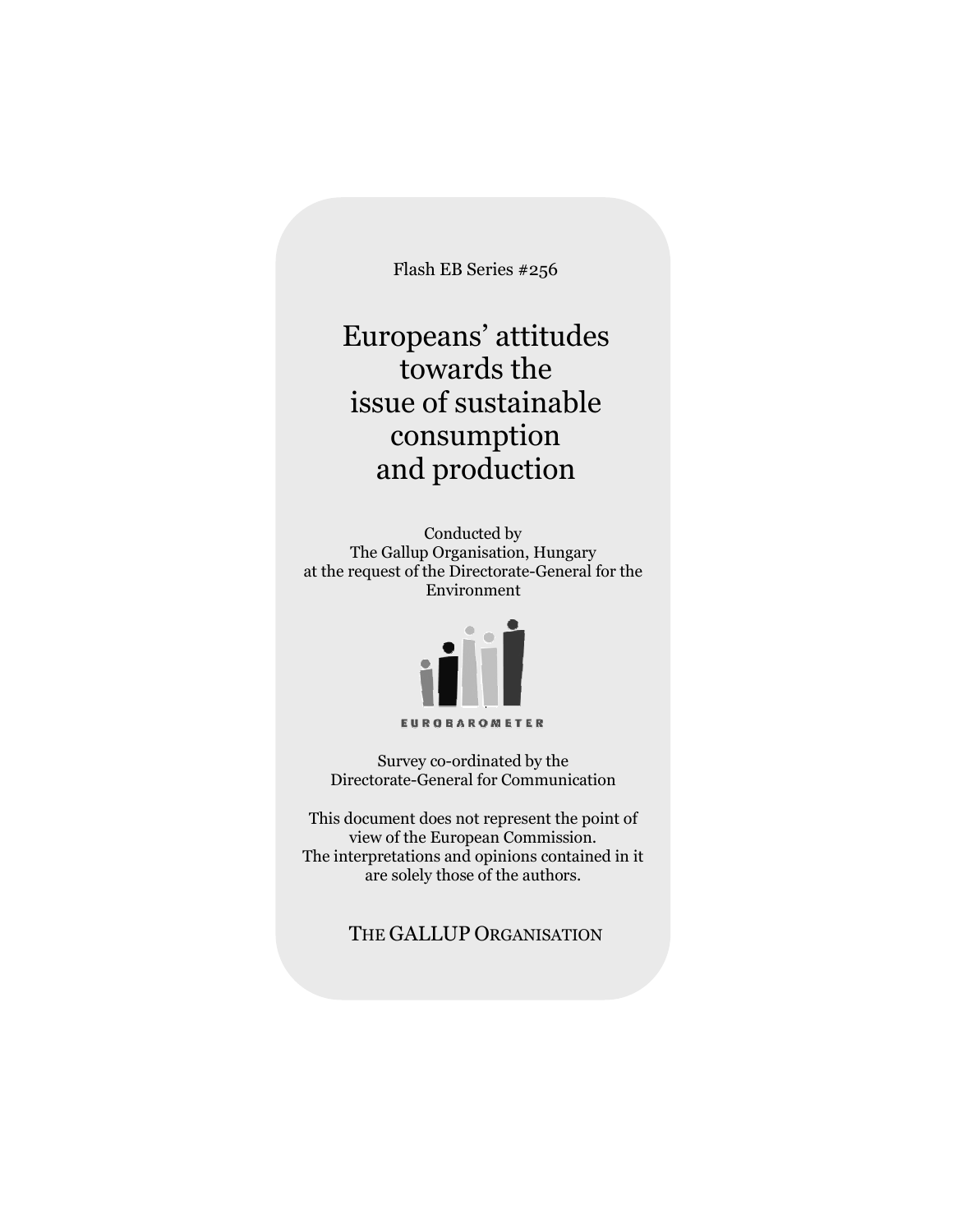# **Contents**

| 4.1 Claims by producers about the environmental performance of their products  14 |  |
|-----------------------------------------------------------------------------------|--|
|                                                                                   |  |
|                                                                                   |  |
|                                                                                   |  |
|                                                                                   |  |
|                                                                                   |  |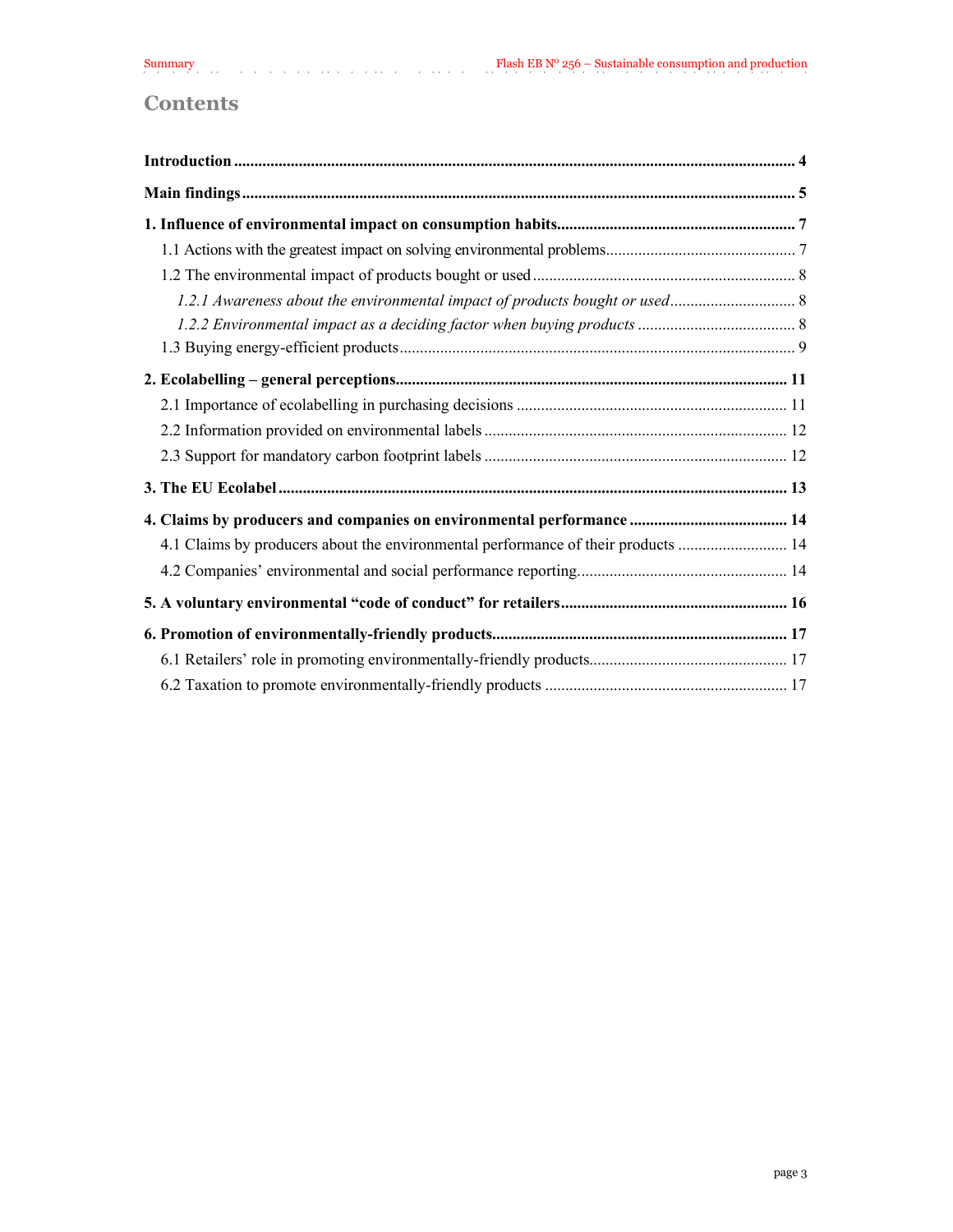# <span id="page-3-0"></span>**Introduction**

Sustainable development is a key objective of the European Union which aims to continually improve the quality of life and well-being for present and future generations. The action plan on *sustainable consumption and production* and *sustainable industrial policy* presented by the Commission in July  $2008<sup>1</sup>$  are important in driving forward this objective.

The Flash Eurobarometer *"Europeans' attitudes towards the issue of sustainable consumption and production"* (Flash N° 256) was conducted in order to examine EU citizens' knowledge and levels of concern about sustainable consumption and production. In detail, the survey examined:

- citizens' awareness of the environmental impact of products bought or used
- environmental impact and energy efficiency as deciding factors when buying products
- the importance of ecolabelling in purchasing decisions
- citizens' preference for the information provided on environmental labels including a product's carbon footprint
- citizens' awareness of the EU Ecolabel and its *Flower* logo
- the trust in the claims made by producers about the environmental performance of their products and trust in companies' environmental and social performance reporting
- citizens' support for a voluntary environmental "code of conduct" for retailers
- the preferred ways of promoting environmentally-friendly products the retailers' role and taxation systems.

The fieldwork for this Flash Eurobarometer was conducted between 21 and 25 April 2009. Over 26,500 randomly-selected citizens, aged 15 and over, were interviewed in the 27 EU Member States and Croatia. The interviews were predominantly carried out via fixed-line telephone, reaching approximately 1,000 EU citizens in each country (in Cyprus, Luxembourg and Malta the targeted size was 500). Parts of the interviews in Austria, Finland, Italy, Portugal and Spain were conducted over mobile telephones. Due to the relatively low fixed-line telephone coverage in Bulgaria, the Czech Republic, Estonia, Latvia, Lithuania, Hungary, Poland, Romania and Slovakia, 300 individuals were sampled and interviewed on a face-to-face basis.

To correct for sampling disparities, a post-stratification weighting of the results was implemented, based on key socio-demographic variables.

 $<sup>1</sup>$  Ibid.</sup>

 $\overline{\phantom{a}}$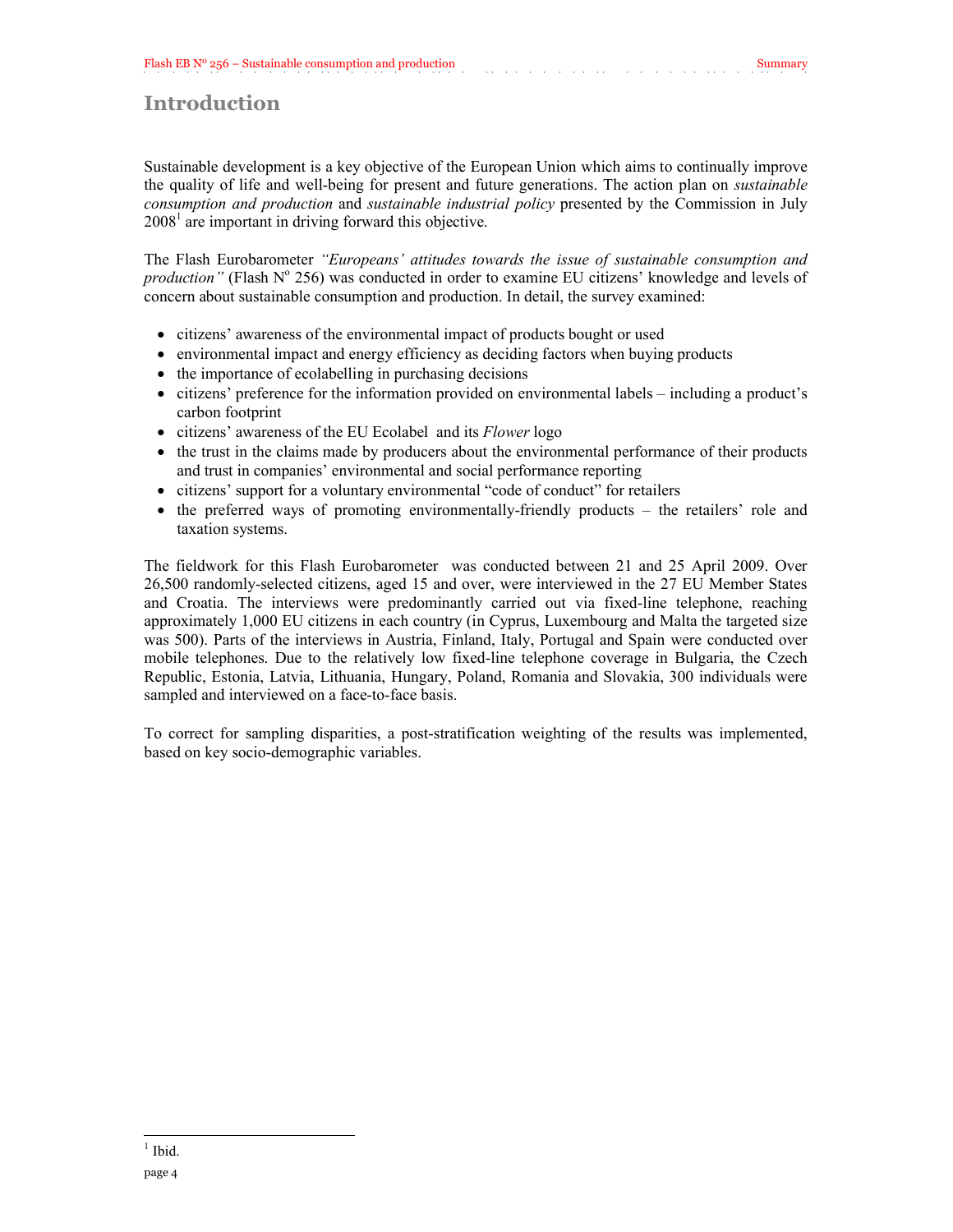# <span id="page-4-0"></span>**Main findings**

#### **Influence of environmental impact on consumption habits**

- EU citizens were most likely to select minimising waste and recycling as the actions having the greatest impact on solving environmental problems (selected by 30%); they were somewhat less likely to believe that buying products produced by eco-friendly methods or energy-efficient home appliances would have the greatest impact (selected by 21% and 19%, respectively).
- A slim majority (55%) of EU citizens claimed that when buying or using products they are  $$ generally – fully aware or know about the most significant impacts of these products on the environment. In Cyprus, Lithuania and Bulgaria, however, around 6 in 10 respondents said they know little or nothing about such impacts.
- Slightly more than 8 in 10 EU citizens felt that a product's impact on the environment is an important element when deciding which products to buy (34% "very important" and 49% "rather important"); only 4% said this is not important at all.
- Although a large majority of respondents in all EU Member States and Croatia said that a product's impact on the environment is important in their purchasing decisions, in only three Member States did more than half say that this aspect is very important: Greece (58%), Cyprus (57%) and Italy (54%).
- Almost 6 in 10 interviewees rated environmental impact as more important than a product's brand name in terms of influencing their product purchasing decisions. Nevertheless, only a minority rated environmental impact as more important than a product's quality or price (7% and 19%, respectively).
- A large majority of respondents in all countries in this study said they often, or always, take energy-efficiency into consideration when buying products that use electricity or fuel – ranging from 59% in Cyprus to 85% in Germany.

#### **Ecolabelling – general perceptions**

- Almost half of EU citizens said that ecolabelling plays an important role in their purchasing decisions; the proportion saying this is important ranged from 22% in the Czech Republic to 64% in Greece.
- EU citizens were the most likely to say that the most important information on environmental labels is whether it is possible to recycle or reuse a product. Information about the total amount of greenhouse gas emissions released by a product  $-$  i.e. the carbon footprint  $-$  was considered to be the least important (selected by 10%, compared to 38% for "recycle and reuse").
- Support for introducing a mandatory label indicating a product's carbon footprint ranged from 47% in the Czech Republic – the only country where less than half of respondents were in favour of such labelling – to 9 in 10 respondents in Croatia and Greece.

### *The EU Ecolabel*

- Almost 4 in 10 EU citizens in the survey had seen the EU Ecolabel, or had heard about it; nevertheless, only roughly a fifth (19%) said they have also bought products bearing the label.
- Awareness of the EU Ecolabel was the highest in Lithuania, Denmark and Estonia (between 49% and 51%) and the lowest in the UK, Italy and Sweden (between 26% and 31%).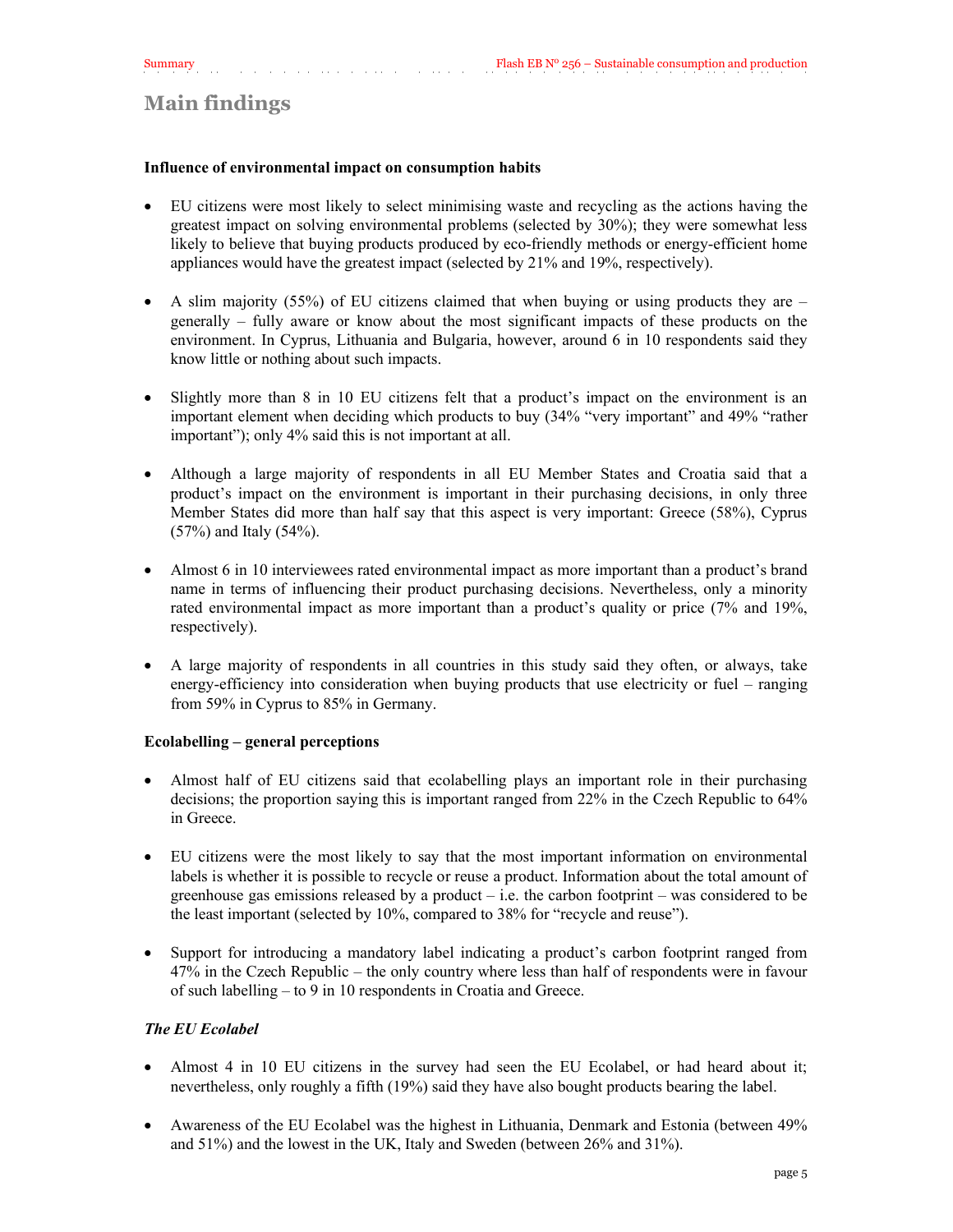#### *Producers' and companies' claims about environmental performance*

- EU citizens were divided in their opinions as to whether they trust producers' claims about the environmental performance of their own products: 49% said they trust such claims and 48% did not trust them.
- Respondents in the Netherlands and Bulgaria stood out from the pack with, respectively, the highest and lowest proportions saying they trust producers' claims about the environmental performance of their products (78% in the Netherlands vs. 26% in Bulgaria).
- While 3 in 10 EU citizens said they trust companies' own environmental and social performance reporting, a considerably higher proportion (47%) said they do not trust companies' reports on this topic.
- Trust in companies' environmental and social performance reporting was the highest in Portugal and Malta (52% and 47%, respectively), but was – once again – lowest in Bulgaria (13%). Polish interviewees most frequently said that companies' reports on their environmental and social performance are of no interest to them (42% compared to an EU average of 19%).

#### *A voluntary environmental "code of conduct" for retailers*

- Four out of 10 EU citizens agreed that it is a good idea to develop a voluntary environmental "code of conduct" for EU retailers. A similar proportion, nevertheless, thought that binding legislations would be more effective.
- Only a minority of respondents in all EU Member States and Croatia thought that a voluntary environmental "code of conduct" is not needed as retailers already do a lot for the environment (ranging from 3% in Bulgaria to 17% in Finland).

#### *Promotion of environmentally-friendly products*

- Around 3 in 10 EU citizens answered that the best way for retailers to promote environmentallyfriendly products is to provide better information to consumers.
- Roughly half of EU citizens thought that retailers should promote environmentally-friendly products by increasing their visibility on store shelves (selected by 25%) or by having a green corner dedicated to eco-friendly products (24%).
- Unsurprisingly, in all countries in the survey, a taxation system to promote eco-friendly products – based on reducing taxes for more environmentally-friendly products received more support than a system based on increasing taxes for environmentally-damaging products.
- Nevertheless, in almost half of the countries surveyed, at least half of interviewees answered that the best taxation system to promote environmentally-friendly products would be to reduce taxation for the more environmentally-friendly products, in combination with increasing taxes for environmentally-damaging products; British, Irish and Slovene respondents were the most likely to select this response (65%, 59% and 58%, respectively).
- Only 4% of EU citizens spontaneously said that introducing a taxation system to promote ecofriendly products is not a good idea.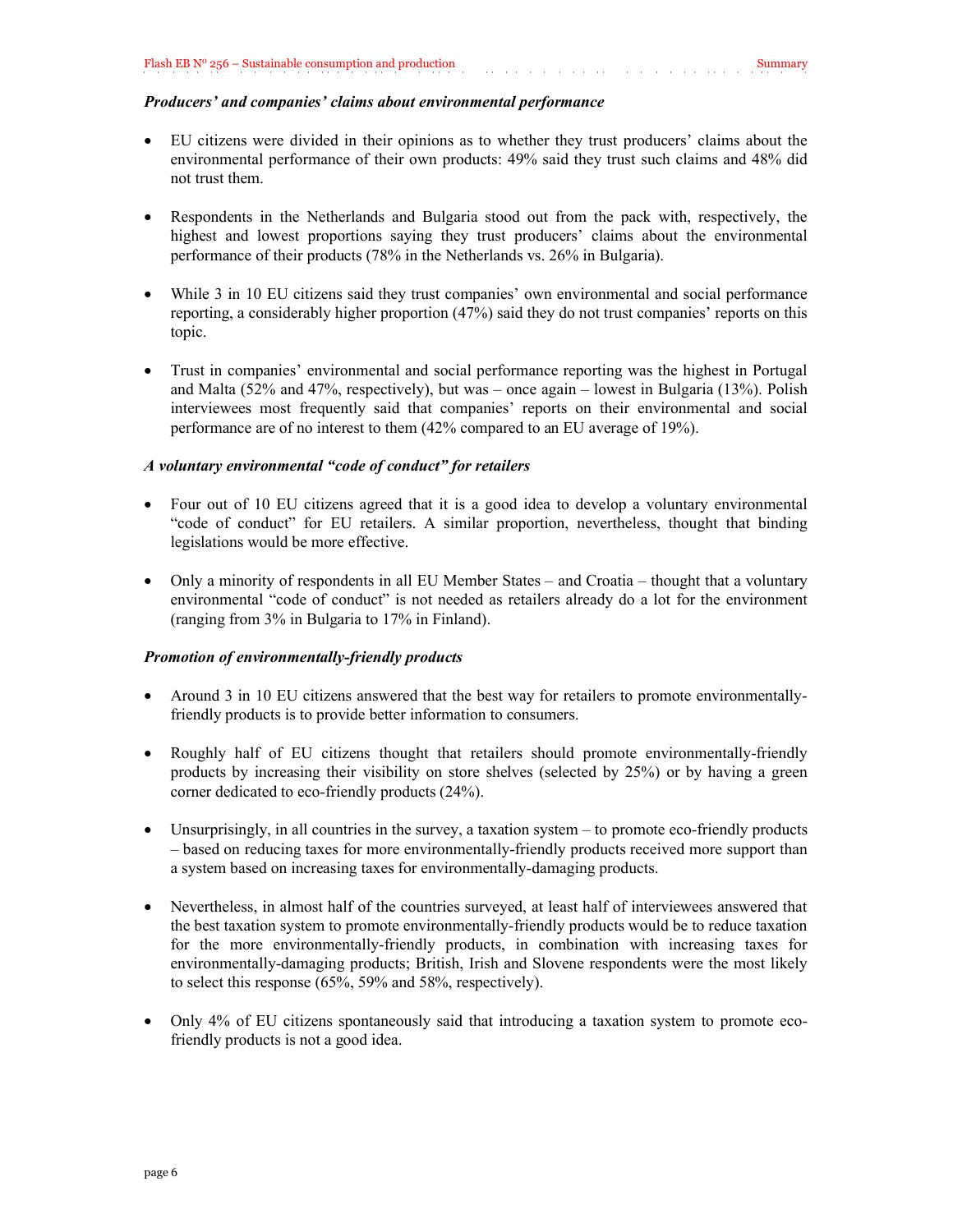<span id="page-6-0"></span>Summary Flash EB N° 256 – Sustainable consumption and production

# <span id="page-6-1"></span>**1. Influence of environmental impact on consumption habits**

# *1.1 Actions with the greatest impact on solving environmental problems*

EU citizens were most likely to select minimising waste and recycling as the actions having the greatest impact on solving environmental problems (selected by 30%); they were somewhat less likely to believe that buying products produced by eco-friendly methods or energyefficient home appliances would have the greatest impact (selected by 21% and 19%, respectively).

Only 15% of interviewees answered that adopting sustainable modes of transport and travelling less frequently are the most important actions to solve environmental problems and 11% mentioned making

#### **Actions with the greatest impact on solving environmental problems**



**Q8. In you r op inion, wh ich one of the fo llow ing actio ns would have the highest imp act o n solving enviro nmen tal p rob lems?** Base: all respondents, % E U27

efforts to use less water as the action with the greatest impact.

While roughly a third (32%) of Lithuanians and almost 3 in 10 Latvians (29%) and Danes (28%) thought that **buying products manufactured with eco-friendly methods** would have the greatest impact on solving environmental problems; only slightly more than a tenth of Portuguese and Finnish respondents shared this opinion (both  $12\%)^2$ .

The proportion of respondents who believed that **buying energy-efficient home appliances** would have the greatest impact ranged from less than a tenth in Sweden, Cyprus, Greece and Portugal (8%-9%) to slightly more than a quarter in Slovakia and Poland (both 27%).

Actions with the greatest impact on solving environmental problems: **Buying products produced by eco-friendly production**



#### **Buying energy-efficient home appliances**

 $\overline{a}$ 



**Q8. In your opinion, which one of the following actions would have the highest impact on solving environmental problems?** Base: all respondents, % by country

<sup>&</sup>lt;sup>2</sup> Country charts in this report show the results for each of the 27 EU Member States and for the candidate country Croatia. The "EU27" results present the average result for the 27 EU Member States (without Croatia) – taking into account differences in population size across the individual Member States.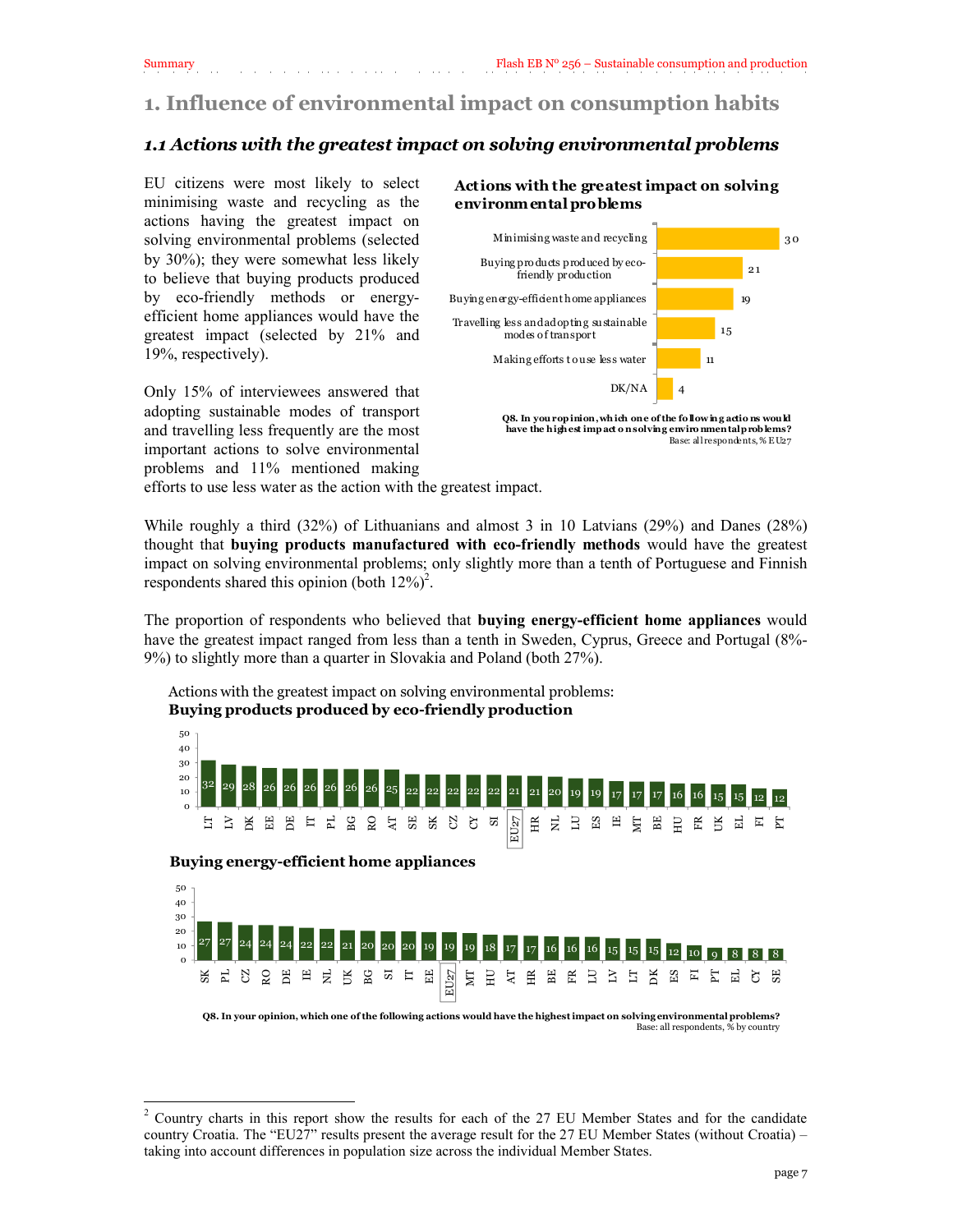#### <span id="page-7-1"></span><span id="page-7-0"></span>*1.2.1 Awareness about the environmental impact of products bought or used*

A slim majority (55%) of EU citizens claimed that, when buying or using products, they are – generally – *fully aware* or *know about the most significant impacts* of these products on the environment. In Cyprus, Lithuania and Bulgaria, however, around 6 in 10 respondents said they know *little* – or *nothing* – about such impacts (64%, 60% and 59%, respectively).



Older respondents, those with higher levels of education, self-employed respondents, employees and city dwellers more frequently said they are generally aware of the impact on the environment of the products they buy or use. For example, two-thirds of those with the highest level of education said they are *at least* aware of the most significant environmental impacts of the products they buy or use, compared to only 41% of respondents with the lowest level of education.

#### <span id="page-7-2"></span>*1.2.2 Environmental impact as a deciding factor when buying products*

Slightly more than 8 in 10 EU citizens answered that a product's impact on the environment is an important element when deciding which products to buy (49% "rather important" and 34% "very important"); only 4% said this is *not* important *at all*.

#### **Importance of various aspects of products when deciding which ones to buy**



**Q2. How important are the following aspects when making a decision on which products to buy? Very important, rather important, rather not important, not at all important?** Base: all respondents, % EU27

A product's impact on the environment was viewed as more important than the brand, or brand name, of a product: only 39% of EU citizens answered that a product's brand name is an important element when making buying decisions (25% "rather important" and 14% "very important").

The environmental impact, nevertheless, appeared to be somewhat less important than a product's quality or price: virtually all respondents said that that quality is an important element when buying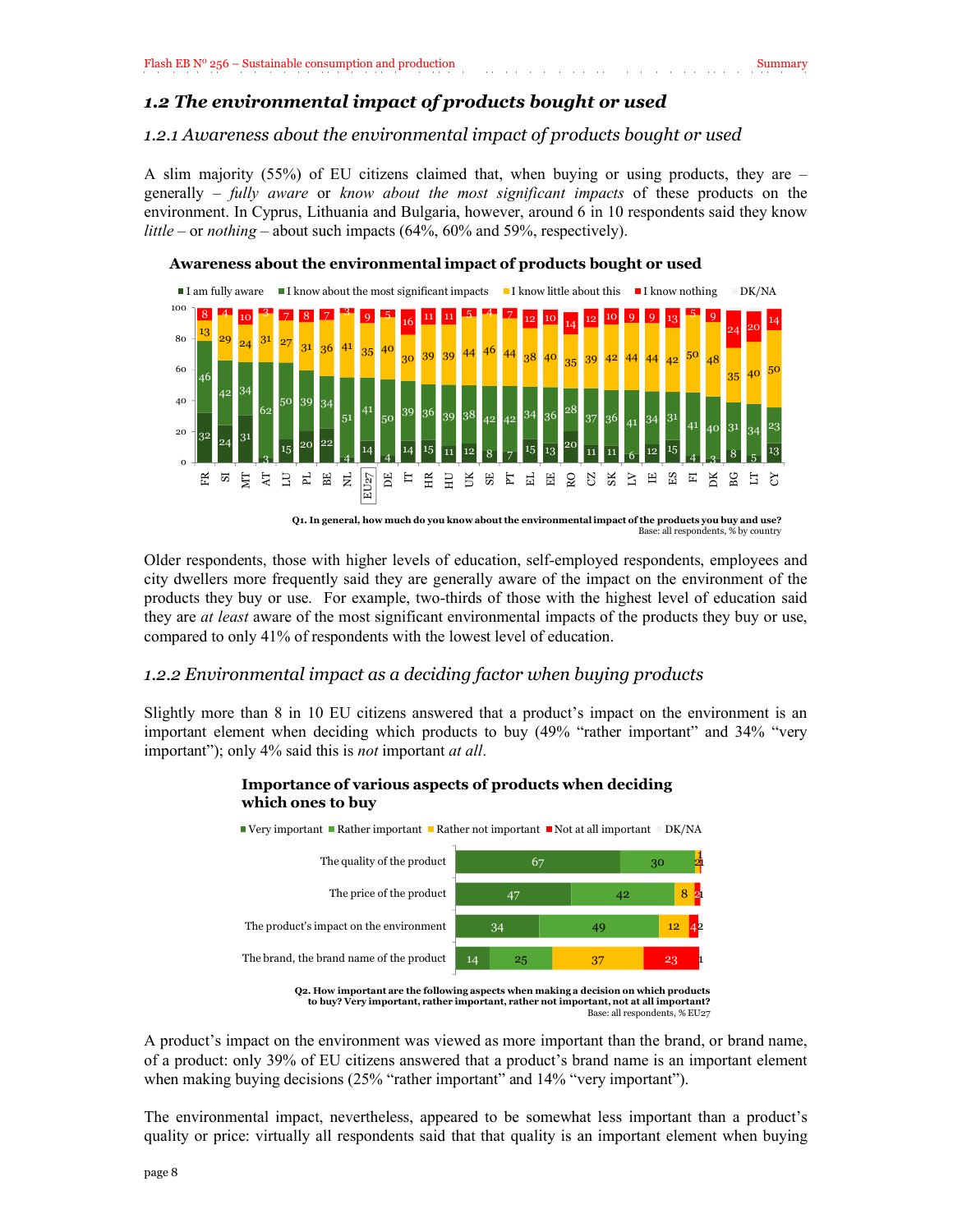something and 89% said the same about the price of a product. Furthermore, two-thirds answered that the former aspect is *very* important and almost one in two (47%) said the same about the latter.

A large majority of respondents in all EU Member States and Croatia said that **a product's impact on the environment** is important when making decisions on which products to buy: the proportion of "very" and "rather important" responses ranged from 62% in the Czech Republic to 91% in Greece. Nevertheless, in only three Member States did more than half of respondents say that this aspect is *very* important in their purchasing decisions: Greece (58%), Cyprus (57%) and Italy (54%).



#### **Importance of a product's impact on the environment**

**Q2. How important are the following aspects when making a decision on what products to buy? Very important, rather important, rather not important, not at all important?** Base: all respondents, % by country

A product's environmental impact was perceived as being more important in purchasing decisions by respondents who are generally more aware of the impact on the environment of products they buy or use. For example, while 55% of respondents who are *fully aware* of the environmental impact of the products they buy or use also said that this aspect is also *very* important in their purchasing decisions, this proportion decreased to 27% for those admitting knowing *nothing* about the impact on the environment of the products they buy and use.

Women, older respondents, those with the lowest levels of education and self-employed respondents appeared to be were more likely than EU citizens on average to state that a product's impact on the environment is a *very* important element when deciding which products to buy: for example, while 42% of over 54 year-olds said that a product's environmental impact is *very* important, this proportion decreased to 24% for 15-24 year-olds. The differences in the perceived importance, nevertheless, diminished when looking at the sum of "very" and "very important" responses.

#### <span id="page-8-0"></span>*1.3 Buying energy-efficient products*

A large majority of respondents in all countries in this study said they often, or always, take energyefficiency into consideration when buying products that use electricity or fuel – ranging from 59% in Cyprus to 85% in Germany.

Only slightly more than a fifth of EU citizens said they *almost never* or only *rarely* take energy efficiency into account when buying products that use fuel or electricity (9% "almost never" and 13% "rarely"). In Cyprus, Bulgaria, Greece and **Impact of energy efficiency on purchasing decisions**



page 9 Base: all respondents, % EU27**Q12. Wh en buyin g product s th at use electricity (like TVs or compu ters) or fu el**  (boilers, cars), do you take into account how en ergy efficient they are?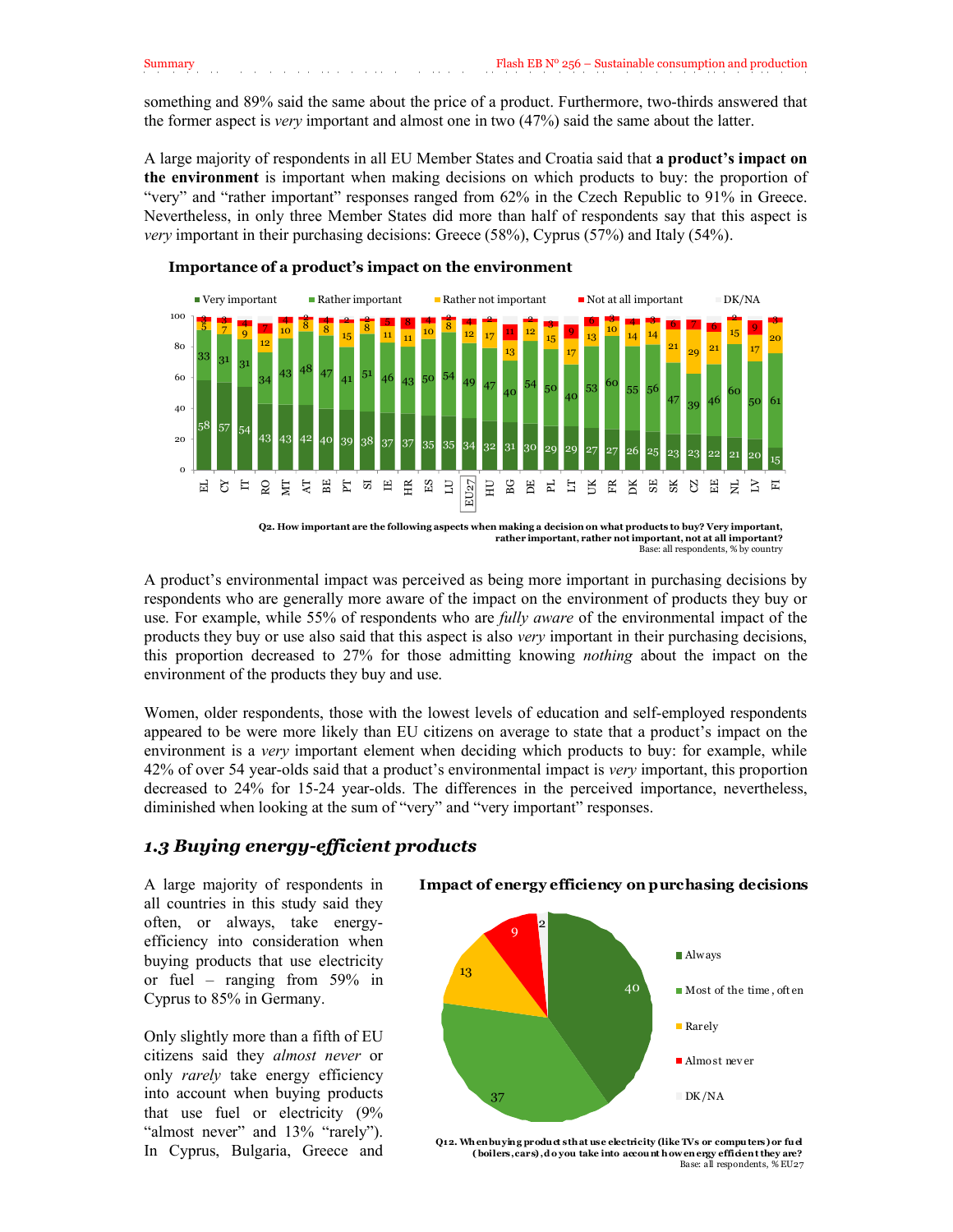Latvia, on the other hand, at least twice as many respondents *rarely*, or *almost never*, consider energy efficiency when making purchasing decisions.

The impact of energy efficiency on purchasing decisions is larger for respondents who are generally more aware of the environmental impact of the products they buy or use. The attention paid to energy efficiency also increased with age, educational level and the occupational status of respondents. A quarter of respondents with the lowest level of education said they *rarely* or *almost never* consider energy efficiency when making purchasing decisions. This proportion decreased to 15% for those with the highest level of education.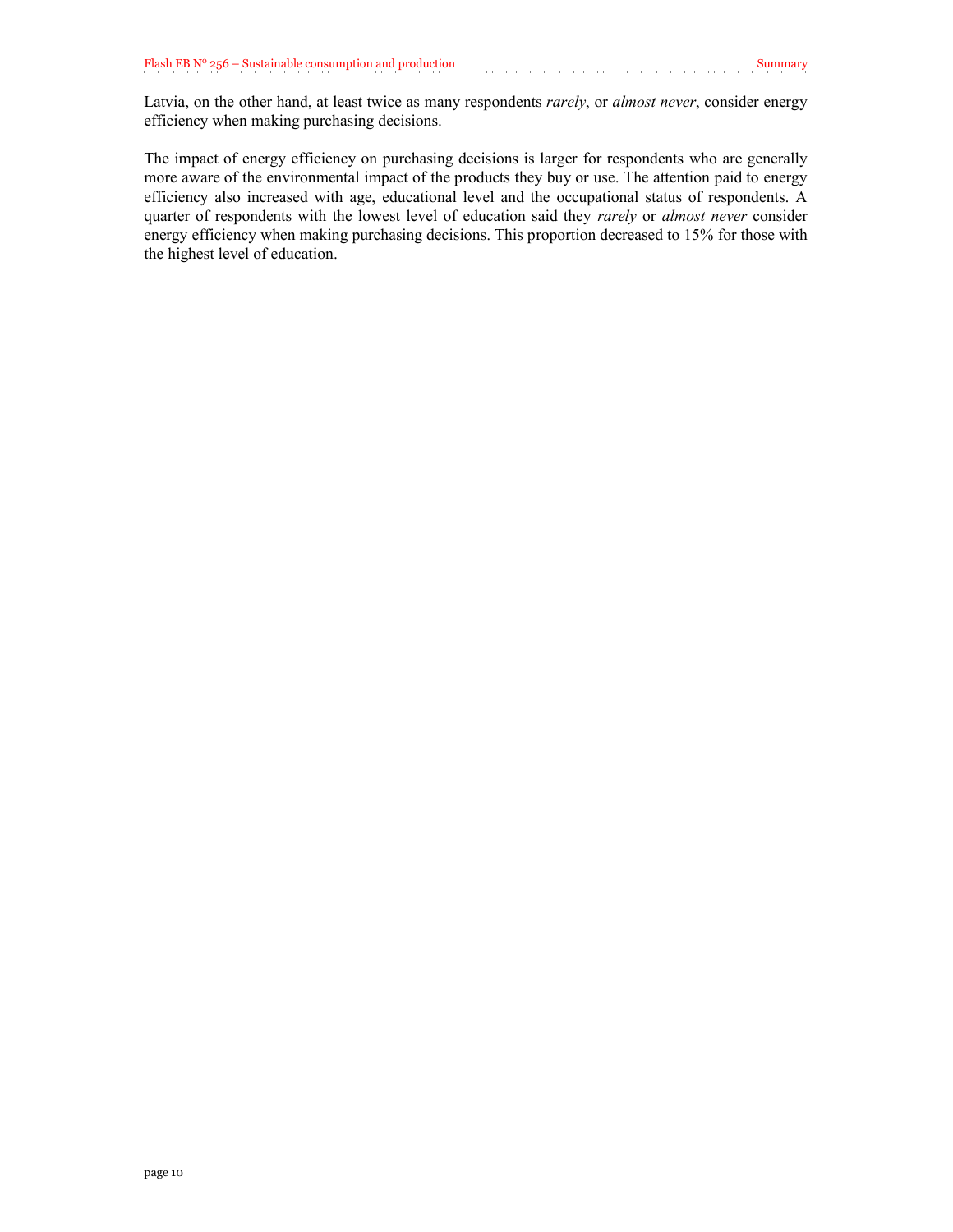# <span id="page-10-0"></span>**2. Ecolabelling – general perceptions**

# *2.1 Importance of ecolabelling in purchasing decisions*

Almost half of EU citizens said that ecolabelling plays an important role in their purchasing decisions; the proportion saying this is important ranged from 22% in the Czech Republic to 64% in Greece.

A quarter of interviewees answered that ecolabels are not important when making decisions on which products to buy and a similar proportion (26%) said they never pay attention to labels. Czech respondents were the most likely to say that ecolabels are not important in their purchasing decisions (48%), while Latvians were the most likely to say that they do not read labels when making decisions on which products to buy (49%).

#### **Importance of eco-labels in purchasing decisions**



Base: all respondents, % by country

Ecolabelling was seen to play a more important role in the purchasing decisions of those respondents:

- with a higher level of awareness about the environmental impact of the products they buy or use,
- who said that a product's environmental impact is important when making purchasing decisions, and/or
- who always, or at least often take energy efficiency into account when making purchasing decisions.

For example, while 57% of respondents who *always* take energy efficiency into account when buying products that use fuel or electricity said that ecolabels are an important aid in their purchasing decisions, this proportion decreased to 23% of those who *almost never* consider energy efficiency.

Ecolabelling also plays a more important role in purchasing decisions of women, the over 39 yearolds, those with the highest level of education and the self-employed. For example, while 55% of selfemployed respondents said that ecolabels are important when making decisions on which products to buy, only 43% of manual workers shared this opinion.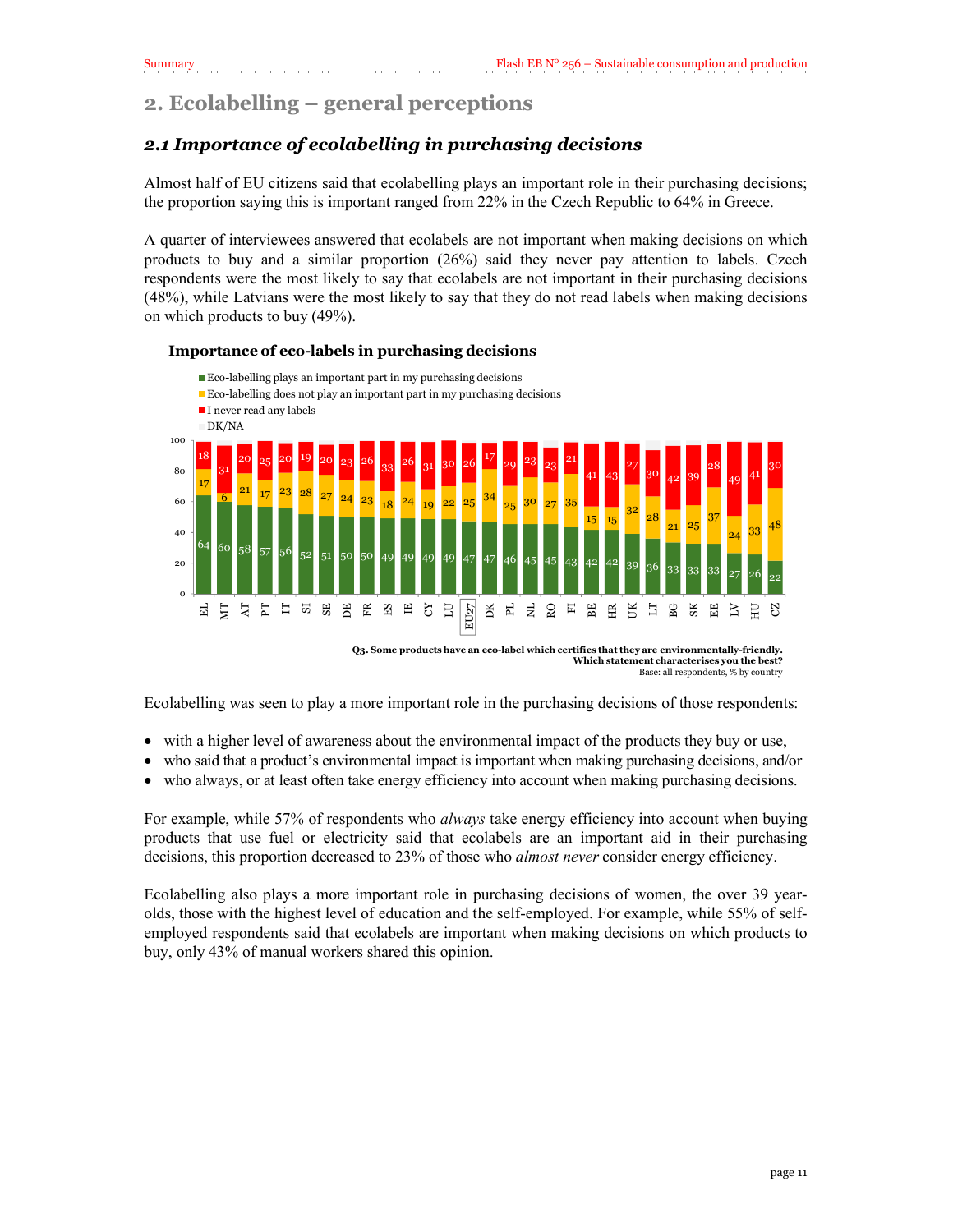### *2.2 Information provided on environmental labels*

Almost 4 in 10 EU citizens (38%) thought that whether a product can be recycled or reused is the most important information that an environmental label should contain. The second most important piece of information provided on an environmental label – in the view of EU citizens – is a confirmation that the product comes from environmentally-friendly sources (selected by 32% of respondents).

EU citizens were less likely to think that the most important information on environmental labels is that the packaging is ecofriendly (selected by 16%) or the total amount of greenhouse gas emissions released by the product  $-$  i.e. the carbon footprint (10%).

Respondents who pay more attention to ecolabels when making purchasing decisions

#### **Most important information on environmental labels**



**am go ing to read you what enviro nmental inform atio n is the mo st importan t that a lab el should contain?** Bas e: all respondents, % E U27

<span id="page-11-0"></span>were less likely than their counterparts to answer that whether a product could be recycled or reused is the most important information that an environmental label should contain, and they appeared to be more interested in the confirmation that the product comes from eco-friendly sources (37% vs. 29% for those who said that ecolabels are not important and 25% for those who never read labels).

#### *2.3 Support for mandatory carbon footprint labels*

Support for introducing a mandatory label indicating a product's carbon footprint ranged from 47% in the Czech Republic – the only country where less than half of respondents were in favour of such labelling – to 9 in 10 respondents in Greece and Croatia.



Finnish respondents were the most likely to prefer a *voluntary* labelling system (36%). Czech respondents, on the other hand, were the most likely to answer that a product's carbon footprint is of no interest to them (22%). In all other countries, not more than one in six respondents selected this response (ranging from 2% in Spain to 17% in Lithuania).

Respondents who said that ecolabels play an important role when making purchasing decisions were more likely than their counterparts to think that a label indicating a product's carbon footprint should be mandatory in the future (82% vs.

63%-65%). Respondents who said that ecolabelling does not play an important role in their purchasing decisions were the most likely to prefer a *voluntary* labelling system, while those who never read labels most frequently said that a product's carbon footprint does not interest them.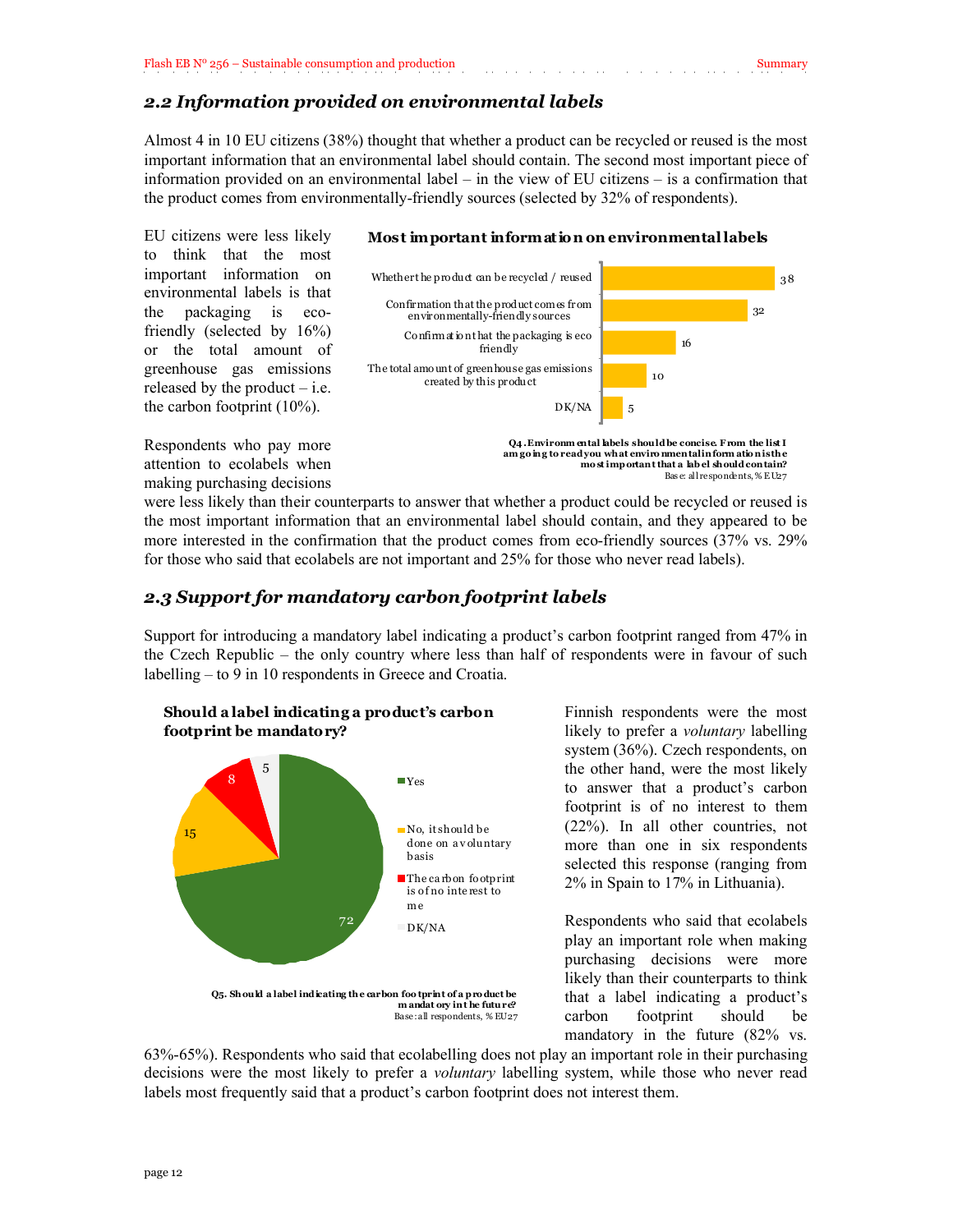# **3. The EU Ecolabel**

Roughly 6 in 10 (61%) EU citizens, interviewed in the survey, admitted never having seen – or heard of – the EU Ecolabel, with its *Flower* logo. Awareness of the EU Ecolabel was low in most of the individual countries surveyed; in only two countries did roughly half of the interviewees say that they have seen – or heard about – the EU Ecolabel: Estonia (51%) and Denmark (50%).

At least a quarter of respondents in Denmark (33%), Spain (29%), Malta (28%), Lithuania and France (both 26%), the Netherlands and Estonia (both 25%) said they have seen the EU Ecolabel, or have heard about it, and have also bought products bearing the *Flower*. Although Hungary, Portugal and Slovenia were close to the above-mentioned countries in terms of awareness about the EU Ecolabel, respondents in these countries were less likely to have actually bought products bearing the label.



**Q9. Are you aware of the Flower, the symbol of the EU Eco-label?** Base: all respondents, % by country

Respondents with a higher level of awareness about the environmental impact of the products they buy or use and those who pay more attention to a product's environmental impact, energy efficiency and/or ecolabels when making purchasing decisions were not only more likely than their counterparts to answer that they have seen – or heard about – the EU Ecolabel, but were also the most likely to have actually bought products bearing this label.

<span id="page-12-0"></span>Similarly, the 25-54 year-olds, those with the highest level of education, self-employed respondents and employees were more likely than their counterparts to have seen – or heard about – the EU Ecolabel, and to have actually bought products bearing this label. For example, while 23% of both employees and self-employed respondents said they have seen the EU ecolabel, or have heard about it, and have also bought products bearing the *Flower*, this proportion was only 17% for manual workers and non-working respondents.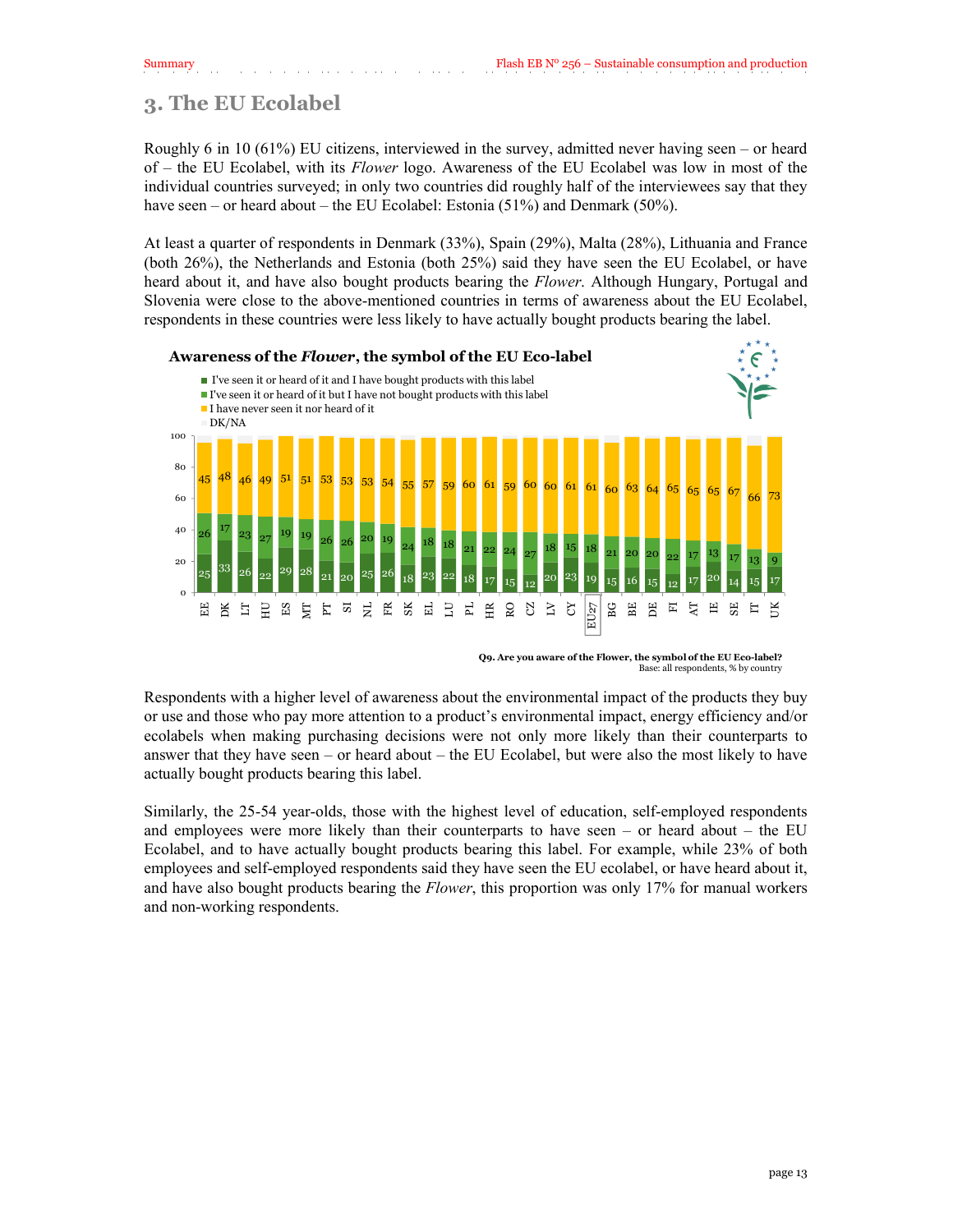# <span id="page-13-0"></span>*4.1 Producers' claims about their products' environmental performance*

Only a minority of respondents in all EU Member States – and Croatia – said they *completely* trust producers' claims about the environmental performance of their products (ranging from 2% in Poland to 13% in the Netherlands). Nevertheless a majority of respondents in 14 Member States said they *rather* or *completely* trust producers' environmental claims.

Respondents in the Netherlands and Bulgaria stood out from the pack with, respectively, the highest and lowest proportions of respondents saying they *rather* or *completely* trust producers' claims about the environmental performance of their own products (78% in the Netherlands vs. 26% in Bulgaria).



#### **Trust in producers' claims about the environmental performance of their own products**

**Q10. How much do you trust producers' claims about the environmental performance of their own products?** Base: all respondents, % by country

Respondents who said that ecolabelling plays an important role when making decisions on which products to buy and those who have seen – or heard about – the EU Ecolabel were the most likely to say that they trust producers' claims about the environmental performance of their products. Trust in producers' claims about the environmental performance of their products also appeared to increase with the importance attached to a product's environmental impact when making purchasing decisions; this relationship, however, was not linear.

<span id="page-13-1"></span>Women, younger respondents (and those still in education), those with higher levels of education, employees and manual workers were also more likely than their counterparts to say they trust producers' environmental claims. For example, a slim majority (52%) of women said they *completely* or *rather* trust producers on this topic while only 46% of men said the same.

# *4.2 Companies' environmental and social performance reporting*

While 3 in 10 EU citizens said they trust companies' own environmental and social performance reporting, a considerably higher proportion (47%) said they do not trust companies' reports on this topic. Roughly a fifth (19%) of interviewees said that companies' reports on their environmental and social performance do not interest them.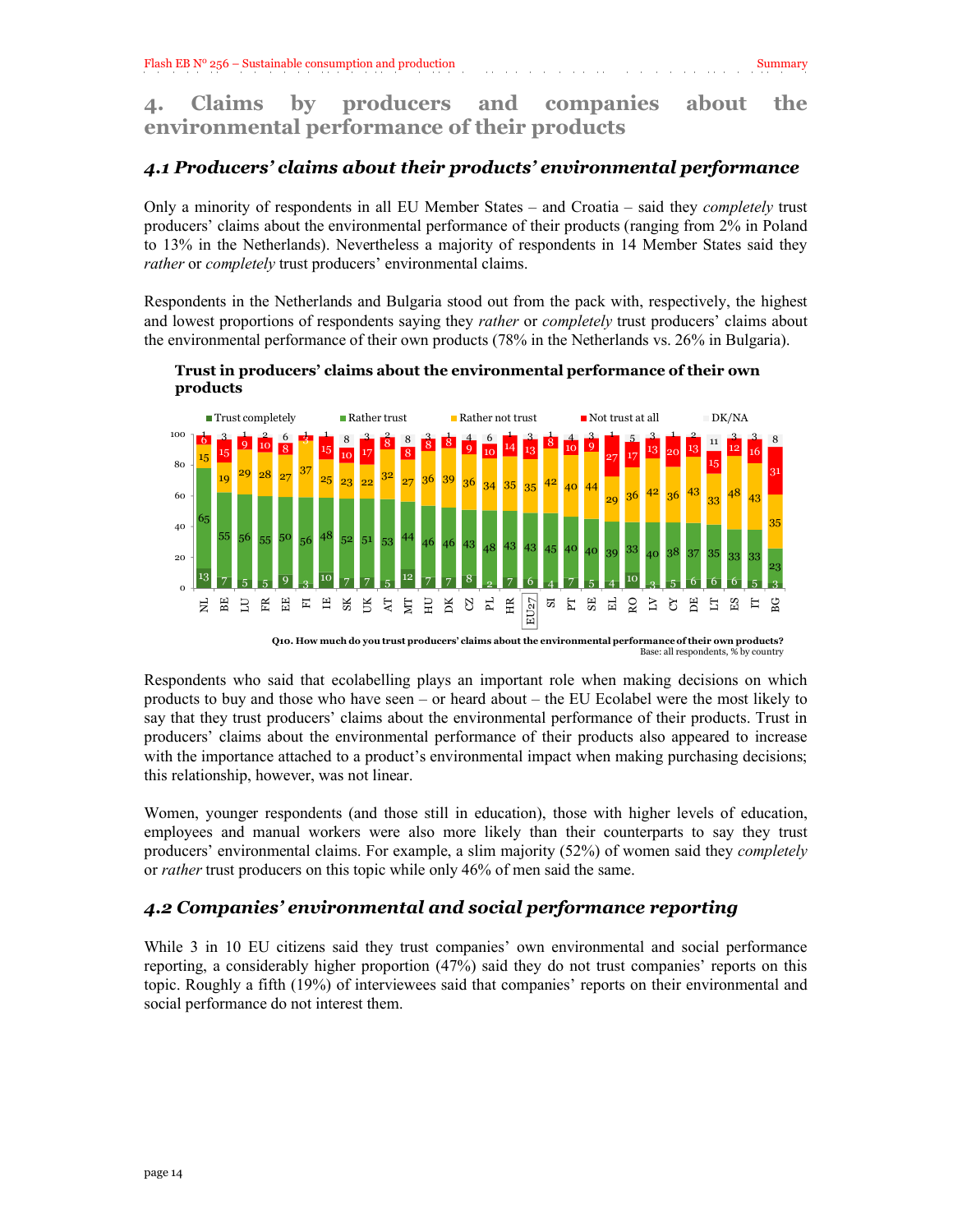

#### **Trust in companies' environmental and social performance reporting**

**Q11. Which statement best reflects your view on current reporting by companies of their own environmetal and social performance:**  Base: all respondents, % by country

Trust in companies' environmental and social performance reporting was the highest in Portugal and Malta (52% and 47%, respectively), but was – once again – lowest in Bulgaria (13%). Polish interviewees most frequently said that companies' reports on their environmental and social performance are of no interest to them (42% compared to an EU average of 19%).

Trust in companies' reports on environmental and social performance was the highest among those who pay more attention to ecolabels or a product's environmental impact when making purchasing decisions and those who have seen – or heard about – the EU Ecolabel. For example, only 26% of those who have never seen – or heard about – the EU Ecolabel said they trust companies' reports on this topic (and 47% said the opposite), while 40% of those who have bought products bearing the EU label said they trust such reports (and 45% expressed distrust).

Trust (vs. distrust) was also higher among 15-24 year-olds and those still in education. For example, slightly over a third (34%) of the 15-24 year-olds said they trust companies' reports on this topic, and only 36% said the opposite (i.e. that they do not trust such reports). By comparison, only 26% of over 54 year-olds expressed trust in companies' reports on environmental and social performance and almost twice as many expressed distrust (49%).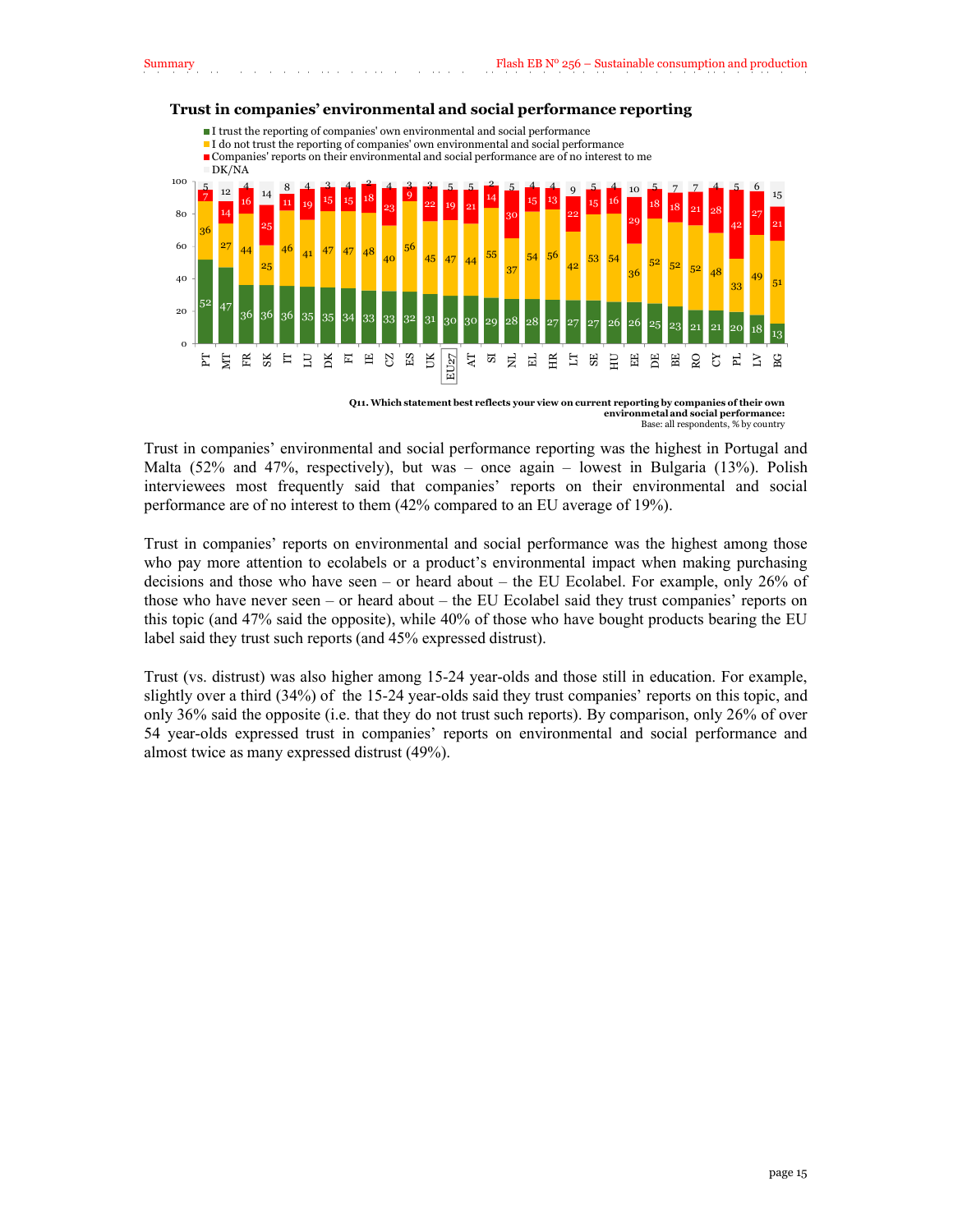# **5. A voluntary environmental "code of conduct" for retailers**

Roughly 4 in 10 EU citizens agreed that it is a good idea to develop a voluntary environmental "code of conduct" for retailers in the EU – ranging from 21% in Malta to 57% in Romania. A similar proportion, nevertheless, thought that binding legislation would be more effective than a voluntary "code of conduct" – ranging from 31% in Romania to 62% in Malta.

Only a minority of respondents in all individual Member States – and Croatia – thought that a voluntary environmental "code of conduct" is not needed as retailers are already doing a lot for the environment **Opinions about a voluntary environmental "code of conduct" for retailers**



**Q13. It has been p ro posed by the EU that retailers develo p a voluntary environmental code of cond uct. Which opinion is closer to your view ?** Base : all re sponde nts , % EU27

(ranging from 3% in Bulgaria to 17% in Finland).

Women, younger respondents, those still in education and manual workers were the most likely to agree that it is a good idea to develop a voluntary environmental "code of conduct" for EU retailers. For example, around half (49%) of 15-24 year-olds expressed support for a voluntary environmental "code of conduct", compared to only 38% of the over 54 year-olds. Men, the 40-54 year-olds, respondents with higher levels of education, self-employed respondents, employees and city dwellers, on the other hand, thought that binding legislation would be more effective than a voluntary environmental "code of conduct".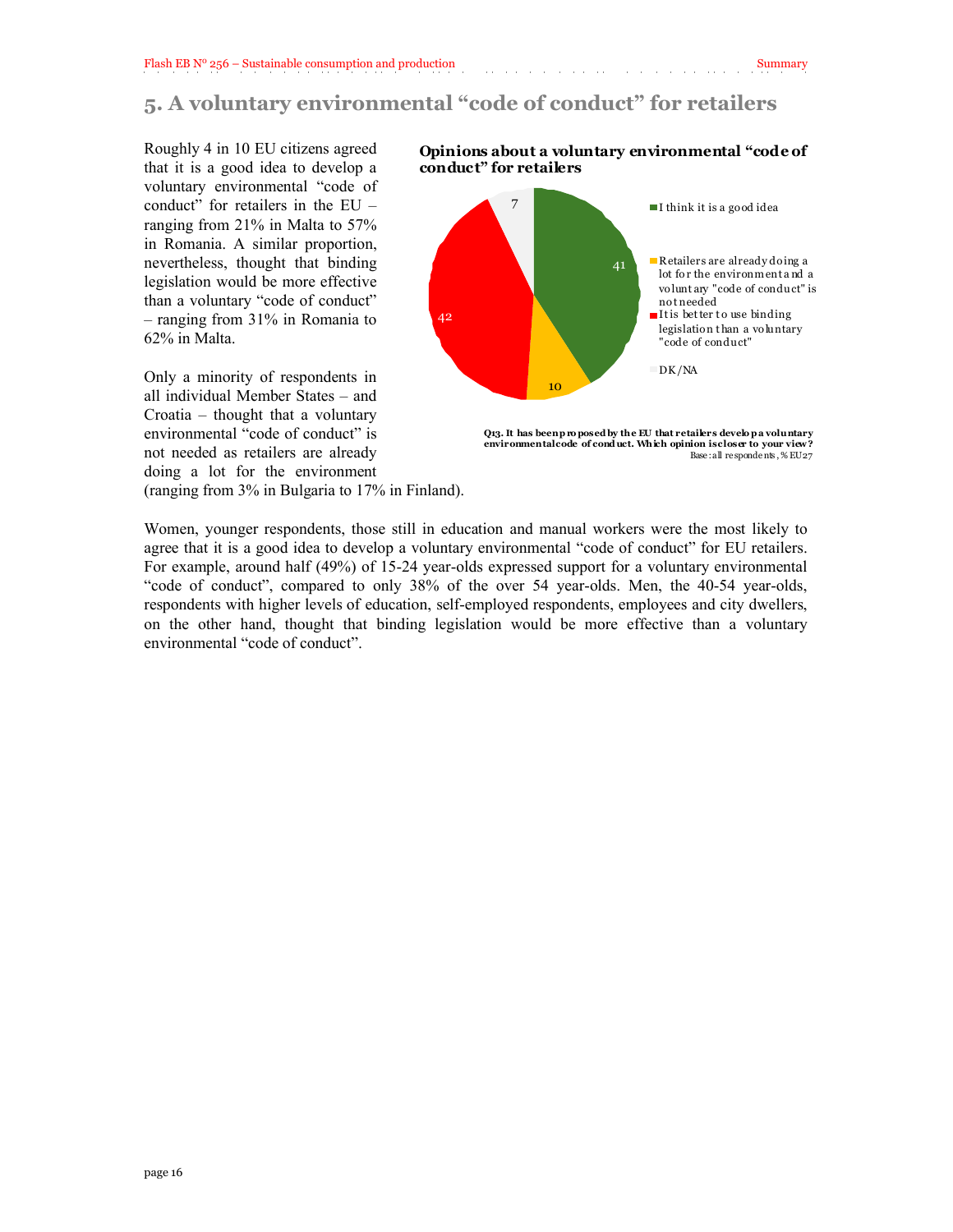# <span id="page-16-1"></span><span id="page-16-0"></span>**6. Promotion of environmentally-friendly products**

### *6.1 Retailers' role in promoting environmentally-friendly products*

Around 3 in 10 (31%) EU citizens answered that the best way for retailers to promote ecofriendly products is to provide better information to consumers.

Approximately half of EU citizens thought that retailers should promote environmentally-friendly products in their stores: by increasing the



**Best way for retailers to promote environmentally-friendly** 

**Q6. How can retailers best contribute to promo ting environmentally-friend ly prod ucts?** Base: all respondents, % EU27

visibility of these products on store shelves (25%) or by having a green corner dedicated to such products (24%). Almost a fifth (18%) of interviewees felt that regular promotions focusing on environmentally-friendly products would be the best way to promote green purchasing.

The proportion of respondents saying that **the provision of better information to consumers** is the best way for retailers to promote environmentally-friendly products ranged from less than a fifth in Austria and Denmark (18% and 19%, respectively) to at least 4 in 10 respondents in Portugal and Spain (40% and 44%, respectively).

<span id="page-16-2"></span>



# *6.2 Taxation to promote environmentally-friendly products*

Almost half (46%) of EU citizens thought that any changes in taxation to promote environmentallyfriendly products should lead to a reduction of taxes on such products, combined with increasing taxes on environmentally-damaging products. Roughly a third (34%) were more in favour of limiting a change in the taxation system to reducing taxes for the more environmentally-friendly products, while 14% would only increase taxes on environmentally-damaging products.

In almost half of the countries surveyed, at least half of interviewees answered that the best taxation system to promote environmentally-friendly products is to reduce taxation on these products, in combination with increasing taxes for environmentally-damaging products; with British, Irish and Slovene respondents being the most likely to select this response (65%, 59% and 58%, respectively).